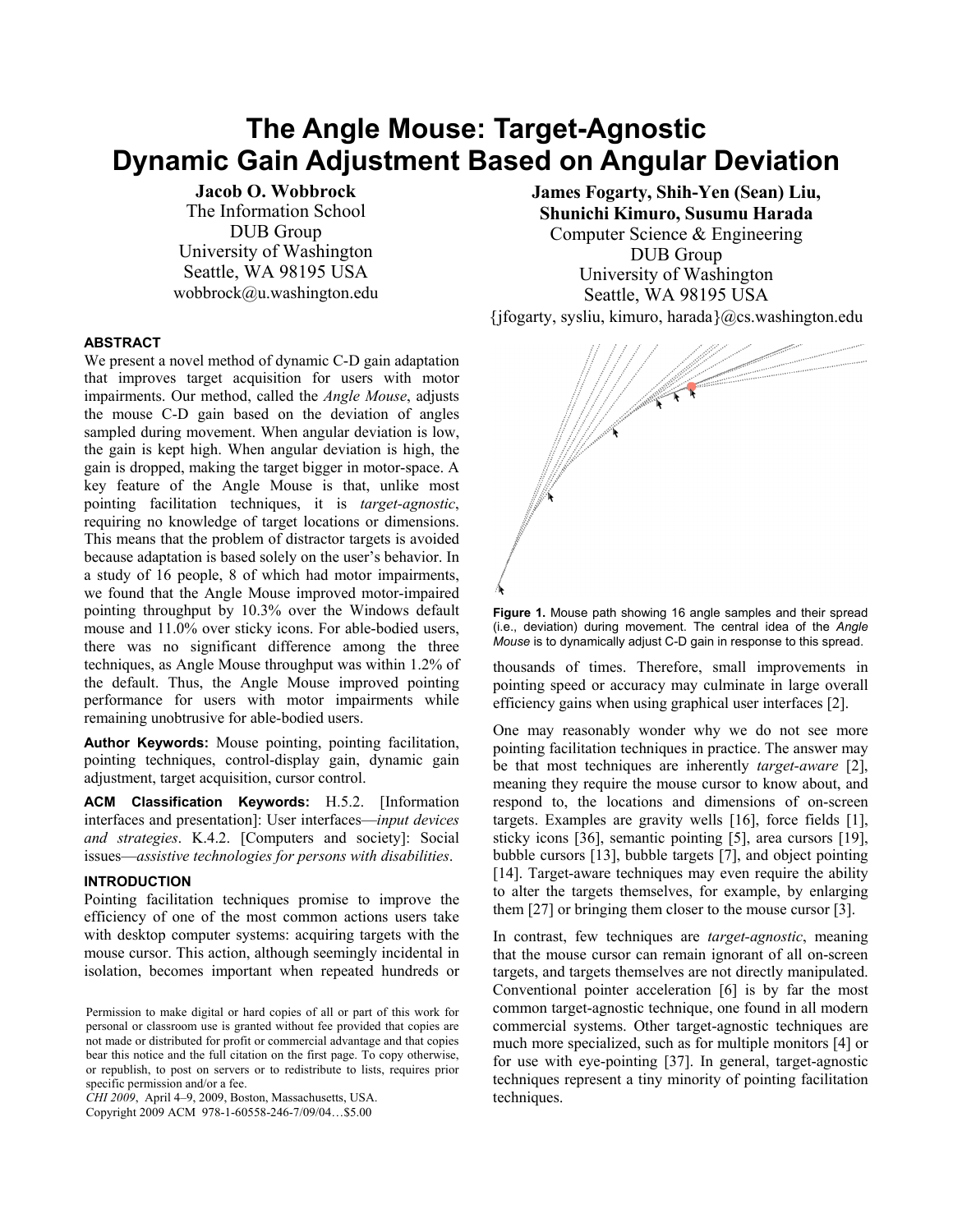However, at least two challenges threaten the success of target-aware techniques. The first is pragmatic: at any given time, possibly myriad targets exist on the screen, and all must be made known to the mouse cursor. Whenever a window is closed, a menu opened, or an application launched, the set of on-screen targets changes, and the cursor must be made aware of this. The second problem is more fundamental: at any given time, a user means to acquire one target, but  $N-1$  "distractor" targets exist, representing obstacles [1,16]. This problem becomes pathological in dense target layouts. Consider, for example, a document full of text. What, exactly, is the set of targets? Each character? word? paragraph? the margins? Or take a calendar program, where clicking anywhere on unscheduled space allows one to create a new appointment, making *all* timeslots potential targets and therefore distractors. Targetagnostic techniques do not suffer from either of these problems, but they are limited as a result of being blind to the very targets they seek to acquire.

Although successful pointing facilitation techniques benefit any computer user, these techniques may be most beneficial to users who have difficulty pointing with the mouse. Such users may include people with motor impairments [17], young children [15], or elderly users [31]. Apart from the exceptions noted in our review of related work, few research efforts have attempted to invent pointing facilitation techniques for people in these groups.

In the case of users with motor impairments, such techniques may be particularly beneficial. Specialized assistive technologies may be used by people with *severe* disabilities, but many people with limited use of their hands still prefer mice, trackballs, and touchpads [11]. In fact, some studies show that under 60% of people who indicate a need for adaptations actually use them [9]. But mouse pointing presents numerous difficulties for people with motor control problems [17,33]. Thus, it is important to improve the effectiveness of ordinary commodity devices for individuals with motor impairments [12,35].

In light of these considerations, we present the *Angle Mouse* (Figure 1), a target-agnostic pointing facilitation technique that improves target acquisition performance for people with motor impairments. The Angle Mouse observes the "spread of angles" created during a pointing movement. When this spread is narrow (Figure 2a), the control-display (C-D) gain is maintained. When the spread widens (Figure 2b), as often occurs when a user makes submovement corrections [17], the gain is dropped (Figure 3), effectively making the target larger in motor-space  $[5]$ <sup>1</sup> Conveniently, because this scheme relies only on cursor behavior, the Angle Mouse avoids the problem of distractor targets and is equally suited for pointing to any pixel as any other.

 $\overline{a}$ 



**Figure 2. (a)** Coherent movement produces low angular deviation  $(\sigma_{\theta})$ , 13.7° in this example, and retains most of the maximum gain (89%). **(b)** Divergent movement produces high angular deviation (94.8°) and keeps less of the maximum gain (21%).



**Figure 3. (a)** High and low constant gain. The gains are the slopes of the lines as *dX*/*dx* in pixels/mm. **(b)** Conceptual relationship between angular deviation (<sup>σ</sup>*θ*) and C-D gain.

We wanted to see if the Angle Mouse could improve the pointing performance of motor-impaired computer users without hampering the performance of able-bodied users. In a formal pointing experiment based on ISO 9241-9 [8], we found that this was the case. Motor-impaired performance with the Angle Mouse improved throughput by 10.3% compared to the Windows default mouse and 11.0% compared to sticky icons [36], while able-bodied throughput was not significantly different among the three techniques. For able-bodied users, the Angle Mouse was within 1.4% of the throughput of the default mouse on average, indicating little effect of our technique. This indicates that the Angle Mouse is a potentially viable realworld technology that may benefit some users while remaining unobtrusive for others.

# **RELATED WORK**

Numerous pointing facilitation techniques have been studied, many of which are mentioned in this paper's introduction. Due to space limitations, all of these cannot be discussed; readers are directed to prior surveys [2].

Aside from pointer acceleration [6,24] and manual gain control [18,30], most facilitation techniques that manipulate C-D gain are target-aware. These include sticky icons [36], also formalized as semantic pointing [5], and gravity wells [16], which can be used to increase gain when moving into targets and reduce gain when moving away [21]. Others have performed gain adaptation only along one axis of movement to reduce the problem of distractor targets [7]. Studies of these techniques [26] show that subtle gain changes are more acceptable to users and can still provide a performance benefit.

A few research projects have studied pointing facilitation techniques for people with motor impairments. Some examine physical force-feedback using haptic devices [16,23], finding these aid motor-impaired performance. Koester et al. [22] devised a system for automatically

<sup>&</sup>lt;sup>1</sup> Dropping the gain means that moving the physical mouse a given distance on the desk will result in a proportionally smaller cursor movement on the screen.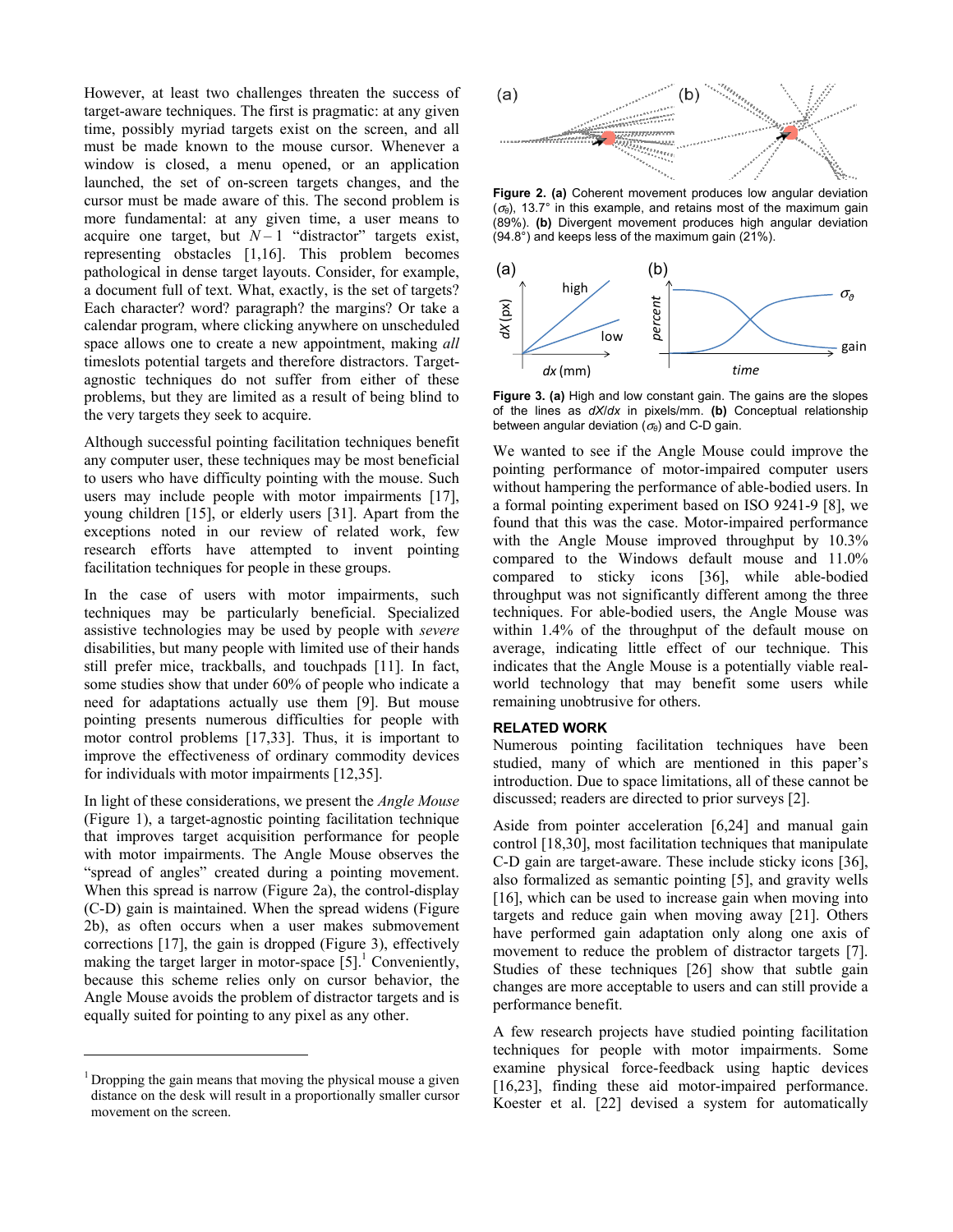recommending a C-D gain setting based on a user's performance over a set of pointing trials, but found the recommended gain was not significantly better than the Windows default. Gajos et al. [12] showed performance benefits not by altering the gain, but by customizing the entire user interface. Wobbrock and Gajos [35] investigated motor-impaired goal crossing as an alternative to pointing, finding crossing was better for motor-impaired users.

#### **ANGLE MOUSE THEORY**

This section explains the Angle Mouse in detail, including the mathematics for calculating angular deviation and for mapping it to C-D gain.

### **Basic Design**

The Angle Mouse relies on a queue of sampled angles that are taken during movement. In our implementation, upon the arrival of each mouse point, we test whether it is at least Δ*D* pixels from the previously sampled mouse point. If so, we find the angle between the two points and store it as  $\theta_i$ in our queue of *n* angles. We found  $\Delta D = 8$  pixels and  $n = 16$  angles worked well in practice.

The most basic Angle Mouse design uses a scheme that adjusts the C-D gain based on unweighted angular deviation (<sup>σ</sup>*θ*). *Angular deviation* reflects the spread of angles and is defined with Eq. 1:

$$
\sigma_{\theta} = \sqrt{\frac{\sum_{i=1}^{n} \Delta \theta_i^2}{n-1}},
$$
\n(1)

where *n* angles are currently queued and

$$
\Delta \theta_i = \left\| \theta_i - \overline{\theta} \right\|_{\theta}.
$$
 (2)

In Eq. 2, the notation  $||\varphi_i - \varphi_i||_{\theta}$  means the "angular distance" between  $\varphi_i$  and  $\varphi_j$ ." We define *angular distance* as the nonnegative acute angle formed between two angles, with range  $[0^\circ \dots 180^\circ]$ . Some examples are  $||359^\circ - 1^\circ||_\theta = 2^\circ$  and  $||1^{\circ} - 270^{\circ}||_{\theta} = 91^{\circ}$  (Figure 4).



**Figure 4.** The angular distance between 1° and 270° is 91°.

In general, angular distance can be computed numerically for all  $-\infty < \varphi_i$ ,  $\varphi_i < +\infty$  as

$$
\left\|\varphi_i - \varphi_j\right\|_{\theta} = \left| (180 - \varphi_i + \varphi_j) \mod 360 - 180 \right|.
$$
 (3)

In Eq. 2,  $\bar{\theta}$  is the *angular mean*, and intuitively represents the angle geometrically most central to all others. Mathematically, of course, we cannot simply average angle values: the angular mean of 359° and 1° is 0°, not  $(359^{\circ} + 1^{\circ}) / 2 = 180^{\circ}$  (Figure 5).



**Figure 5.** A proper angular mean calculation for 1° and 359° is 0°.

Using unit vectors representing each of our queued angles  $\theta$ <sup>*i*</sup>, we compute the angular mean as

$$
\overline{\theta} = \tan^{-1}\left(\frac{\overline{y}}{\overline{x}}\right),\tag{4}
$$

where  $(\bar{x}, \bar{y})$  is the mean unit vector. Of course, to convert any one of our angles  $\theta_i$  to a unit vector  $(x_i, y_i)$ , we use

$$
(x_i, y_i) = (\cos \theta_i, \sin \theta_i). \tag{5}
$$

At this point, we have successfully computed the angular deviation ( $\sigma_{\theta}$ ) using the angular mean ( $\bar{\theta}$ ). Now we must map  $\sigma_{\theta}$  to a gain *G*:

$$
G = G_{\min} + \left(1 - \frac{\sigma_{\theta}}{\sigma_{\theta_{\max}}}\right) (G_{\max} - G_{\min}), \tag{6}
$$

where  $G_{\text{min}}$  and  $G_{\text{max}}$  are the minimum and maximum gains in our desired range, and  $\sigma_{\theta_{\text{max}}}$  is the maximum angular deviation, which we empirically determined to be about 120 $\degree$  for our queue of  $n = 16$  angles.

The mouse configuration on Windows XP/Vista uses an abstraction for the gain setting, where integers 1 to 20 can be set that correspond to positions on the mouse control panel slider. The Windows default slider value is 10. For our experiment, we chose  $(G_{min}, G_{max})$  to be  $(2,11)$  on this scale. The mappings of these slider values to actual C-D gain values will be discussed in our experiment below.

Although our definition and use of angular deviation is novel, a similar notion was raised by Hwang et al. [16], who defined *angular distribution* as the histogram of angles formed with the task axis over the course of a movement. Keates et al. [20] defined essentially the same thing as a cursor's *curvature distribution*. Neither concept was used in the creation of a new pointing facilitation technique.

#### **Weighted Angles**

During testing and development, we found that the unweighted treatment of angles left something to be desired. Every new angle "mattered" the same as every old angle, and this meant that restoring coherence after high deviation was met with some lag. The angle queue could be shortened to reduce this lag, but then fewer angles were "remembered," which resulted in insufficient gain reduction during the final phase of target acquisition.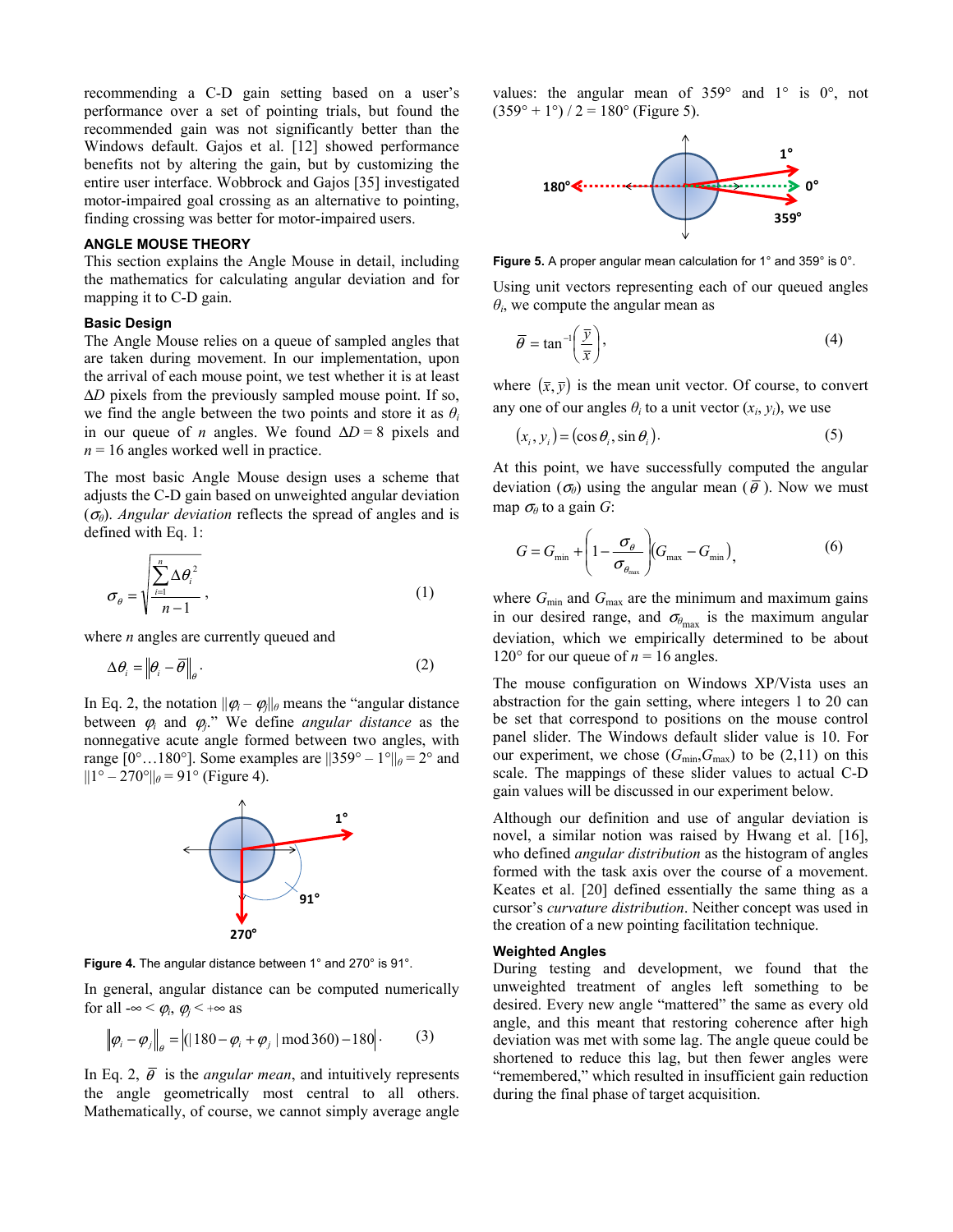To address this problem, we explored the use of *weighted* angle queues, which allowed emphasis to be placed on more recent angles while retaining the original queue length. Eqs. 7-10 compute weighted versions of angular deviation ( $w\sigma_{\theta}$ ) and angular mean ( $w\bar{\theta}$ ) to replace Eqs. 1, 2, 4 and 6. For readability, we omit the usual summation bounds  $i = 1$  to *n*:

$$
w\sigma_{\theta} = \sqrt{\frac{\sum w_i}{\left(\sum w_i\right)^2 - \sum w_i^2} \left(\sum w_i \cdot \Delta \theta_i^2\right)},\tag{7}
$$

$$
\Delta \theta_i = \left\| \theta_i - w \overline{\theta} \right\|_{\theta},\tag{8}
$$

$$
w\overline{\theta} = \tan^{-1}\left(\frac{\frac{1}{\sum w_i} \sum w_i \sin \theta_i}{\frac{1}{\sum w_i} \sum w_i \cos \theta_i}\right),
$$
 (9)

$$
G = G_{\min} + \left(1 - \frac{w\sigma_{\theta}}{\sigma_{\theta_{\max}}}\right) (G_{\max} - G_{\min}),
$$
 (10)

where  $w_i$  is the  $i^{\text{th}}$  weight from a weighting function. Note that Eq. 9 just combines Eqs. 4 and 5 and applies weights.

Using weighted angles, we can place more emphasis on recent angles with the rationale that they are more indicative of what the user is trying to do than older angles. We explored various weighting functions, a few of which are shown in Figure 6. We tested these in pilot studies with able-bodied and motor-impaired participants. The best results were with the *Gaussian*, *linear*, and *constant* functions. Interestingly, however, these functions performed best during *different* phases of target acquisition. For example, Gaussian weights were best while traveling to a target, but constant weights were best when making finalstage corrections. This led us to *dynamic weighting*.



**Figure 6.** Five weighting functions normalized to sum to 1.0 over our queue of *n* = 16 angles. Many other functions were explored, including the reverse of these.

#### **Dynamic Weighting**

The idea behind dynamic weighting is to actually have the weights change during motion based on how coherent or divergent the movement is, i.e., based on the instantaneous

weighted angular deviation ( $w\sigma_{\theta}$ ). Thus,  $w\sigma_{\theta}$  not only affects the gain *G* according to Eq. 10, but it also affects the weights  $w_i$ . The rationale is that during coherent movement (Figure 2a), newer angles are representative and the gain can be kept high during long traversals; but during divergent corrective movements (Figure 2b), to keep the gain low, older deviate movements must still "matter," and newer angles should matter less in proportion—thus, a constant or quasi-constant weighting function is best. We can achieve this result by parameterizing a Gaussian weighting function so that it is peaked during long traversals but nearly flat during corrective movements.

Conveniently, a Gaussian distribution *g*(*i*) yielding weight  $w_i$  is made sharper or flatter according to its standard deviation  $(\sigma_g)$ <sup>2</sup> Reducing  $\sigma_g$  results in more peaked curves.

$$
g(i) = \frac{1}{\sigma_g \sqrt{2\pi}} e^{\frac{-i^2}{2\sigma_g^2}}.
$$
 (11)

So with the arrival of each new angle  $\theta_i$ , we recompute our weighted angular deviation ( $w\sigma_{\theta}$ ), map that to the Gaussian standard deviation  $(\sigma_{\rm g})$ , and then recalculate our weights using Eq. 11. The mapping of  $w\sigma_\theta$  to  $\sigma_\theta$  is simply

$$
\sigma_{g} = \sigma_{g_{\min}} + \left(\frac{w\sigma_{\theta}}{\sigma_{\theta_{\max}}}\right) \left(\sigma_{g_{\max}} - \sigma_{g_{\min}}\right).
$$
 (12)

As in Eqs. 6 and 10,  $\sigma_{\theta_{\text{max}}}$  is 120°. For  $(\sigma_{g_{\text{min}}}, \sigma_{g_{\text{max}}})$  we use (5,15) as the range of Gaussian standard deviations. Figure 7 shows this range of curves, from peaked to almost flat. Thus, in dynamic weighting, a greater spread of angles during movement lowers gain and (mostly) equalizes the amount each angle contributes to the spread calculation. A lesser spread of angles increases gain, and places more emphasis on newer angles and more quickly ignores older ones.



**Figure 7.** The range of Gaussian weighting curves used in the Angle Mouse. The curves have standard deviation  $(\sigma_q)$  ranging from 5 (most peaked) to 15 (most flat). The former is used when angular deviation ( $w\sigma_{\theta}$ ) is low; the latter when it is high.

<sup>2</sup> The standard deviation of a Gaussian distribution ( $\sigma_g$ ) and the angular deviation during movement ( $w\sigma_{\theta}$ ) should not be confused.

l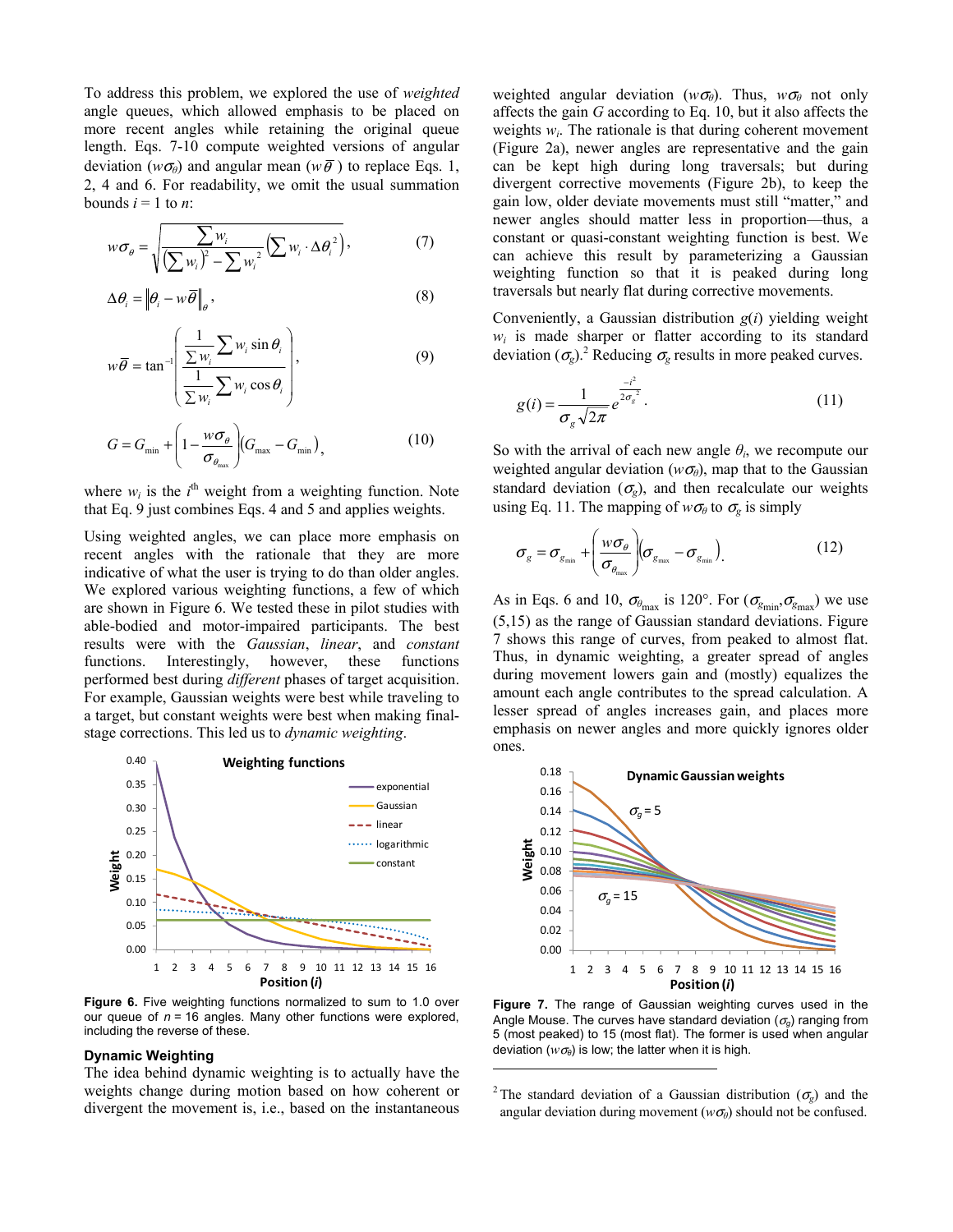Pilot testing indicated that the dynamic Gaussian design was most successful among weighting schemes. Now we turn to an experiment in which the Angle Mouse was compared to the Windows default mouse and sticky icons for people with and without motor impairments.

# **EXPERIMENT METHOD**

To examine how the Angle Mouse compared to the Windows default mouse and sticky icons [36], we conducted a formal experiment with motor-impaired and able-bodied users. An established approach was used based on the ISO 9241-9 standard for pointing evaluation [8,32].

#### **Participants**

Sixteen participants took part in the study, 8 of whom had motor impairments (Table 1). The average age of the motor-impaired users was 41.1 (*SD=*14.9). For able-bodied users, it was 31.4 (*SD=*7.3). Each group comprised 5 females and 3 males. All participants indicated they were daily computer users and users of mice. One participant, P6, had severe cerebral palsy and was too impaired to readily acquire targets in our study.

| Participant    | <b>Sex</b> | Age | Wheelchair? | <b>Health Condition</b>            |
|----------------|------------|-----|-------------|------------------------------------|
| P <sub>1</sub> | m          | 51  | no          | neuropathy                         |
| P <sub>2</sub> | m          | 52  | no          | multiple sclerosis                 |
| P <sub>3</sub> | f          | 20  | yes         | muscular dystrophy                 |
| <b>P4</b>      | f          | 30  | yes         | cerebral palsy and<br>fibromyalgia |
| <b>P5</b>      | f          | 57  | no          | Parkinson's disease                |
| P7             | f          | 28  | yes         | Friedreich's ataxia                |
| P8             | m          | 58  | no          | AL S                               |
| P <sub>9</sub> | f          | 33  | yes         | Friedreich's ataxia                |





**Figure 8.** The ISO 9241-9 target arrangement with 23 targets in a given *A*×*W* condition. Our analysis omits the first 3 targets as practice. Arrows and labels are shown here for illustration only.

#### **Apparatus**

To facilitate this study, we constructed a testbed application that implemented the two-dimensional circular ISO 9241-9 pointing task [8,32] (Figure 8). The testbed ran full-screen on a 1680×1050 22" flat panel monitor driven by a Lenovo T61 running Windows Vista SP1 at 2.20 GHz with 2.0 GB RAM. Our testbed administered pointing trials and recorded mouse cursor activity with millisecond precision. The mouse device was a Logitech *Click!* connected over USB.

As mentioned above, Windows XP/Vista platforms expose an integer from 1-20 to set the C-D gain; 10 is the default. However, this integer is not the C-D gain itself. Although some on-line documentation<sup>3</sup> discusses pointer ballistics in Windows, it does not contain sufficient information to establish the slider-to-gain mapping. We therefore carefully measured the mapping for our experiment directly (Figure 9). For convenience, however, our subsequent discussion will refer to Window's 1-20 abstraction.



**Figure 9.** The Windows slider-to-gain mapping for our apparatus.

Because the Windows default operates at a slider value of 10 (gain of 5.0), we set the slider value of sticky icons to also be 10 outside targets and 3 (gain of 0.5) inside targets, a similar ratio to prior work [36]. To ensure the Angle Mouse was operating in the same range, we set its  $(G_{\text{min}}, G_{\text{max}})$  slider values to be  $(2, 11)$ ; see Eq. 10. This range's extremes are rarely reached, so (3, 10) was the effective slider value range. Thus, at its slowest, the Angle Mouse was about equal to sticky icons inside a target, and at its fastest, it was about equal to the default and sticky icons cursors outside targets.

We disabled pointer acceleration [6] for this study, as prior studies have done [5,26,36], to avoid confounding multiple sources of gain change. The utilized slider range was about 3-10 (0.5-5.0 gain), and quantization was not an issue.

#### **Procedure**

l

Participants were presented with a randomized series of target rings (Figure 8) with different amplitudes (*A*) and target widths (*W*). Each ring had 23 targets, the first three of which were practice unbeknownst to the participant, who was told to acquire targets at a pace that would miss about 1 per ring (5%), which is suitable for the application of Fitts' law [32]. Participants were not told which mouse type they were using. All *A*×*W* conditions were run with each mouse type before a new mouse type was loaded. Of course, participants were encouraged to manipulate the mouse in their natural fashion (Figure 10).

<sup>3</sup> http://www.microsoft.com/whdc/device/input/pointer-bal.mspx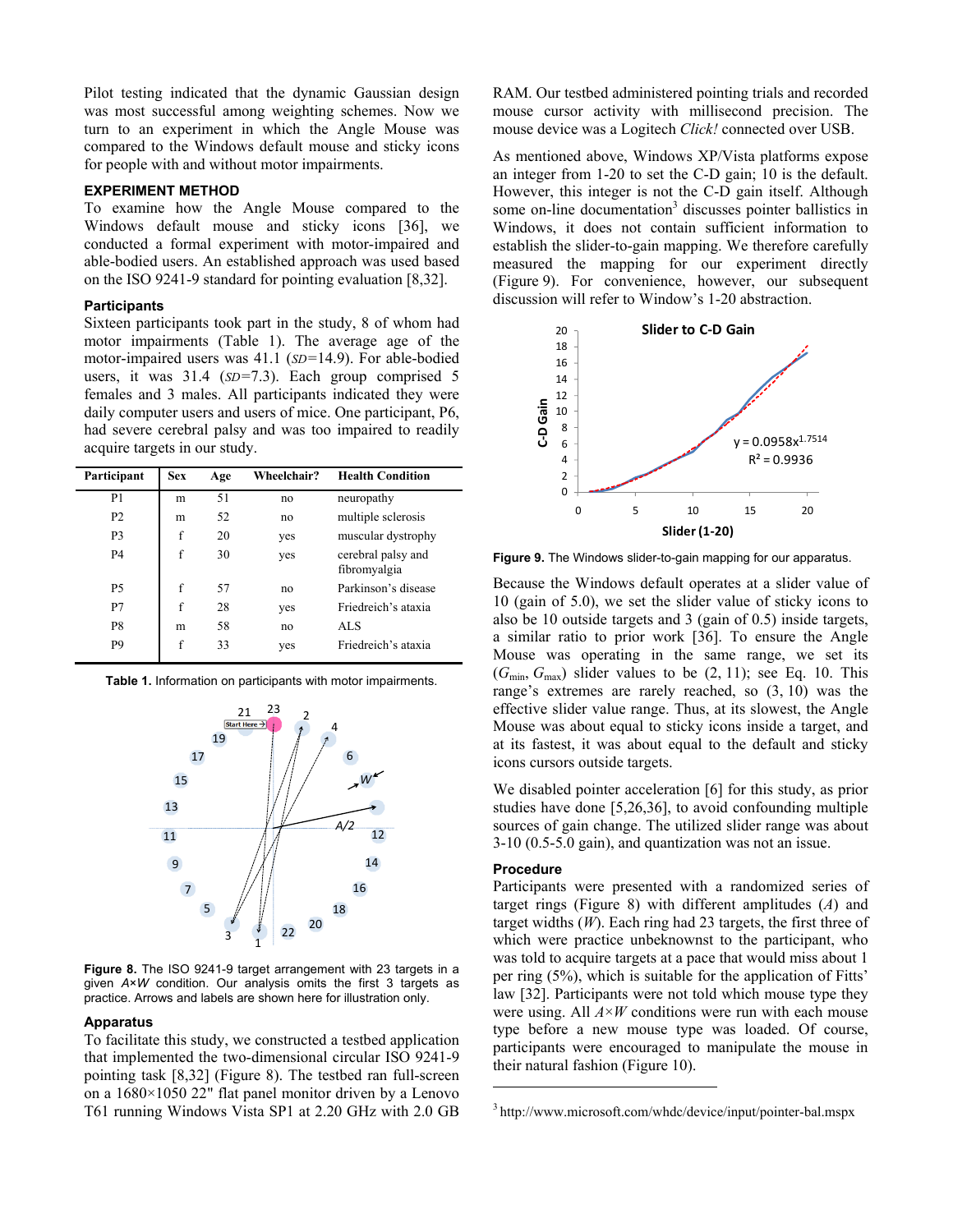

**Figure 10.** P3 using two hands to control the mouse.

#### **Design and Analysis**

The study was a  $3\times3\times2$  within-subjects design for the motor-impaired group and a  $3\times3\times3$  within-subjects design for the able-bodied group. It comprised the following factors and levels:

- *Mouse Type* {Angle Mouse, default, sticky icons}
- *Amplitude* (*A*) {448, 576, 704 pixels}
- *Width* (*W*) {8, 16, 32 pixels}

To save time,  $W = 8$  was not administered to participants with motor impairments. The Fitts' index of difficulty range was therefore 3.91-5.49 for motor-impaired participants and 3.91-6.48 for able-bodied participants. With 3 mouse types in 6 *A*×*W* conditions and 20 test trials per condition, motorimpaired participants each performed 360 trials, or 2880 for 8 people. Able-bodied participants performed  $3\times9\times20 = 540$  test trials, or 4320 for 8 people. In all, the study had 7200 test trials.

The primary independent variable was *Mouse Type*. The main effects of amplitude (*A*) and width (*W*) were predictable and uninteresting. Participants with and without motor impairments were analyzed separately, as the effects of motor impairments were not the focus of this study. Continuous measures were analyzed with repeated measures ANOVA, while event-count measures were analyzed with nonparametric Friedman tests.

#### **RESULTS**

In this section, we present the results of the experiment for both motor-impaired and able-bodied participants.

#### **Movement Time**

Average movement times for each *Mouse Type* are shown in Table 2. There was no significant effect of *Mouse Type* (F2,14=1.11, *ns*), but *Mouse Type* did have a significant interaction with *A* ( $F_{4,28} = 3.43$ ,  $p < .05$ ) and a marginal interaction with *W* ( $F_{2,14}$ =3.52, *p*=.06). The Angle Mouse was fastest for short and medium trials, while sticky icons was fastest for the longest trials. The Angle Mouse and sticky icons were about equal for medium-sized targets, but Angle Mouse was fastest for large targets.

For able-bodied users, *Mouse Type* did not exert a significant effect  $(F_{2,14}=0.14, ns)$ , but it did interact significantly with *A* ( $F_{4,28}$ =3.34,  $p$ <.05). Sticky icons were slower for short and medium trials, but fastest for long trials.

| Motor-impaired group |           |                   |             |                         |  |  |
|----------------------|-----------|-------------------|-------------|-------------------------|--|--|
| Mouse Type           | $MT$ (ms) | Errors $(\%)$     | SD (px)     | $TP \, (bits/s)$        |  |  |
| Angle Mouse          | 2014      | $5.95^{d}$        | $7.35^{s*}$ | $3.03^{d,\overline{s}}$ |  |  |
| default              | 2195      | 7.30              | $6.99^{s}$  | 2.75                    |  |  |
| sticky icons         | 2041      | $5.85^{d*}$       | 8.23        | 2.73                    |  |  |
|                      |           | Able-bodied group |             |                         |  |  |
| Mouse Type           | $MT$ (ms) | Errors $(\%)$     | SD (px)     | $TP \, (bits/s)$        |  |  |
|                      |           |                   |             |                         |  |  |
| Angle Mouse          | 1155      | 9.95              | $5.64^{s}$  | $4.26^{s*}$             |  |  |
| default              | 1146      | 10.59             | $5.50^{s}$  | 4.31                    |  |  |

*d* Better than the Windows default mouse (*p*<.05). *s* Better than sticky icons (*p*<.05).

\* Marginal result (*p*<.10).

**Table 2.** Averages for movement time (*MT*), error rate (%), endpoint standard deviation (*SD*), and Fitts' throughput (*TP*). For all measures except *TP*, lower is better.

#### **Errors**

Average error rates are shown in Table 2. For motorimpaired users, a Friedman test gives a marginal result for *Mouse Type*  $(\chi^2_{(2,N=48)}=5.69, p=.06)$ . Pairwise comparisons indicate that the Angle Mouse made fewer errors per condition than the default mouse  $(\chi^2_{(1,N=48)}=4.00, p<.05)$ . Sticky icons was marginally more accurate than the default mouse  $(\chi^2_{(1,N=48)}=3.57, p=.06)$ .

For able-bodied users, *Mouse Type* did not exert a significant effect on errors  $(\chi^2_{(2,N=72)}=0.44, ns)$ , and no pairwise comparisons were significant.

#### **Throughput**

Although movement times and error rates are useful, they conflate task differences with any performance differences that may exist. Fitts' law [10] provides a measure of *throughput* that combines speed and accuracy in a single measure independent of task parameters, removing task variability to isolate performance differences. We followed the latest academic recommendations in applying Fitts' law [32], including the use of effective index of difficulty (*IDe*), amplitude  $(A_e)$ , and width  $(W_e)$ ; removal of outliers but not errors; and calculating throughput as  $(ID_e/\overline{MT})$ , not as the inverse of the regression slope (1/*b*). The fit of the corrected Fitts' law models for motor-impaired performance was *r*=0.77. For able-bodied users, it was better, at *r*=0.91.

Throughput is influenced by the spread of hits as  $W_e = 4.133 \times SD$ . The *SD* for our two-dimensional task is the bivariate deviation from the normalized centroid point for each  $A \times W$  condition [8]. We recognize that larger spreads may be caused by features of the interaction technique, not just by user performance. For example, in preventing the cursor from easily moving to the target center, sticky icons may have higher endpoint deviation because endpoints tend to fall at target edges. That said, our trials are normalized by approach angle, so there is no reason that a tight clustering of endpoints cannot occur at the target's edge using the sticky icons technique. (Recall that endpoint distances from the target center are irrelevant.)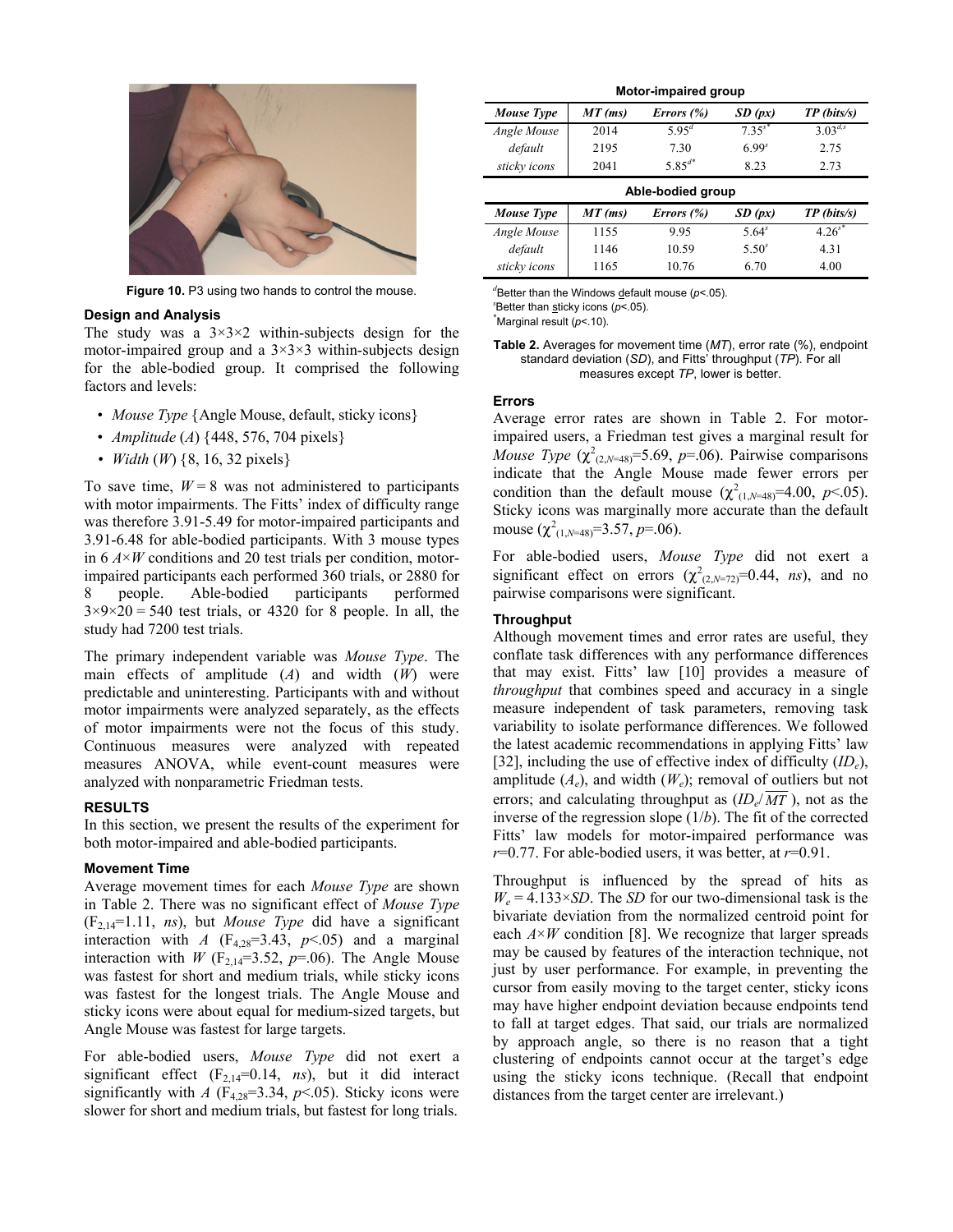Throughput averages are shown in Table 2. *Mouse Type* had a significant effect on throughput for participants with motor impairments  $(F_{2,14}=4.16, p<0.05)$ . The Angle Mouse performed about 10.3% better than the default mouse  $(F_{1,14}=6.89, p<0.05)$ , and 11.0% better than sticky icons  $(F_{1,14}=5.52, p<0.05)$ . The latter two were not significantly different  $(F_{1,14}=0.01, ns)$ . No interactions were significant, but *Mouse Type*×*W* was marginal ( $F_{2,14}$ =3.45, *p*=.06) sticky icons had higher throughput than the default mouse for medium targets, but vice versa for large targets. The Angle Mouse was highest for both.

For able-bodied users, *Mouse Type* did not have a significant effect on throughput  $(F_{2,14}=2.53, ns)$ . The Angle Mouse and default mouse performed within about 1.2%, while sticky icons was about 7% worse. Looking closer, *Mouse Type* interacted significantly with both  $A$  ( $F_{4,28}=2.77$ ,  $p$ <.05) and *W* (F<sub>4,28</sub>=5.58,  $p$ <.01). The Angle Mouse performed best for the middle amplitude, but all three mice performed similarly for the longest amplitude. Also, all three mice performed similarly for small and medium targets, but sticky icons was worse for the largest ones. This is probably because other targets in the ring were larger also, becoming distractors, or because large sticky targets were easy to enter, but therefore hard to exit.

## **Target Entries and Target Overshoots**

Beyond errors, we can also count target entries and target overshoots. An ideal trial has only one target entry and zero target overshoots. With overshoots, a target entry is not required; it is enough to pass by the target but remain outside it (Figure 11).



**Figure 11. (a)** Trial path and **(b)** close-up from our testbed software. This trial by P7 shows one target entry and one target overshoot.

For the motor-impaired group, *Mouse Type* was significant for number of target entries per trial  $(\chi^2_{(2,N=48)}=67.99)$ , *p*<.0001). Sticky icons had the least at 1.01, followed by the Angle Mouse at 1.27, and the default mouse at 1.39. Sticky icons had significantly less than the other two  $(p<.01)$ .

*Mouse Type* also had a significant effect on target overshoots per trial  $(\chi^2_{(2,N=48)}=8.09, p<.02)$ , with sticky icons having the least at 0.44, the Angle Mouse coming next at 0.51, and the default mouse having the most at 0.53. Again, sticky icons had significantly less than the other two  $(p<.05)$ .

For the able-bodied group, the same ordering occurred for target entries  $(\chi^2_{(2,N=72)}=91.84, p<.0001)$ , with sticky icons lowest at 0.92, the Angle Mouse next at 1.15, and the default mouse highest at 1.20. Sticky icons was significantly less than the other two  $(p< .0001)$ .

There was no significant effect of *Mouse Type* on overshoots for able-bodied users  $(\chi^2_{(2,N=72)}=3.40, ns)$ . The default mouse and sticky icons had 0.36 overshoots per trial, while the Angle Mouse had 0.42. No pairwise comparisons were significant.

## **Control-Display Gain Adjustment**

Our testbed logged C-D gain over the course of each movement. In the case of the default mouse, the gain slider value remained constant at 10. This is also the case for sticky icons, unless the cursor was within a target, in which case the slider value dropped to 3. For participants with motor impairments using sticky icons, the average gain slider value was 8.99, and at the moment of clicking, it was 3.06. For the Angle Mouse, it was 9.59, and at the moment of clicking, it was 7.52. Thus, the same general gain values were being used by these techniques, but in response to different things.

For able-bodied participants using sticky icons, the average gain slider value was 9.09, and 3.04 when clicking. For the Angle Mouse, it was 9.75, and 8.04 when clicking.

Figure 12 shows the angular deviation and slider gain setting for the trial by P7 from Figure 11. These graphs, created automatically by our testbed, give an intuition about how the Angle Mouse is working (see also Figure 3b). As the weighted angular deviation ( $w\sigma_\theta$ ) increases, the gain (*G*) proportionally decreases.



**Figure 12.** Angular deviation and corresponding gain slider value for the pointing movement by P7 shown in Figure 11.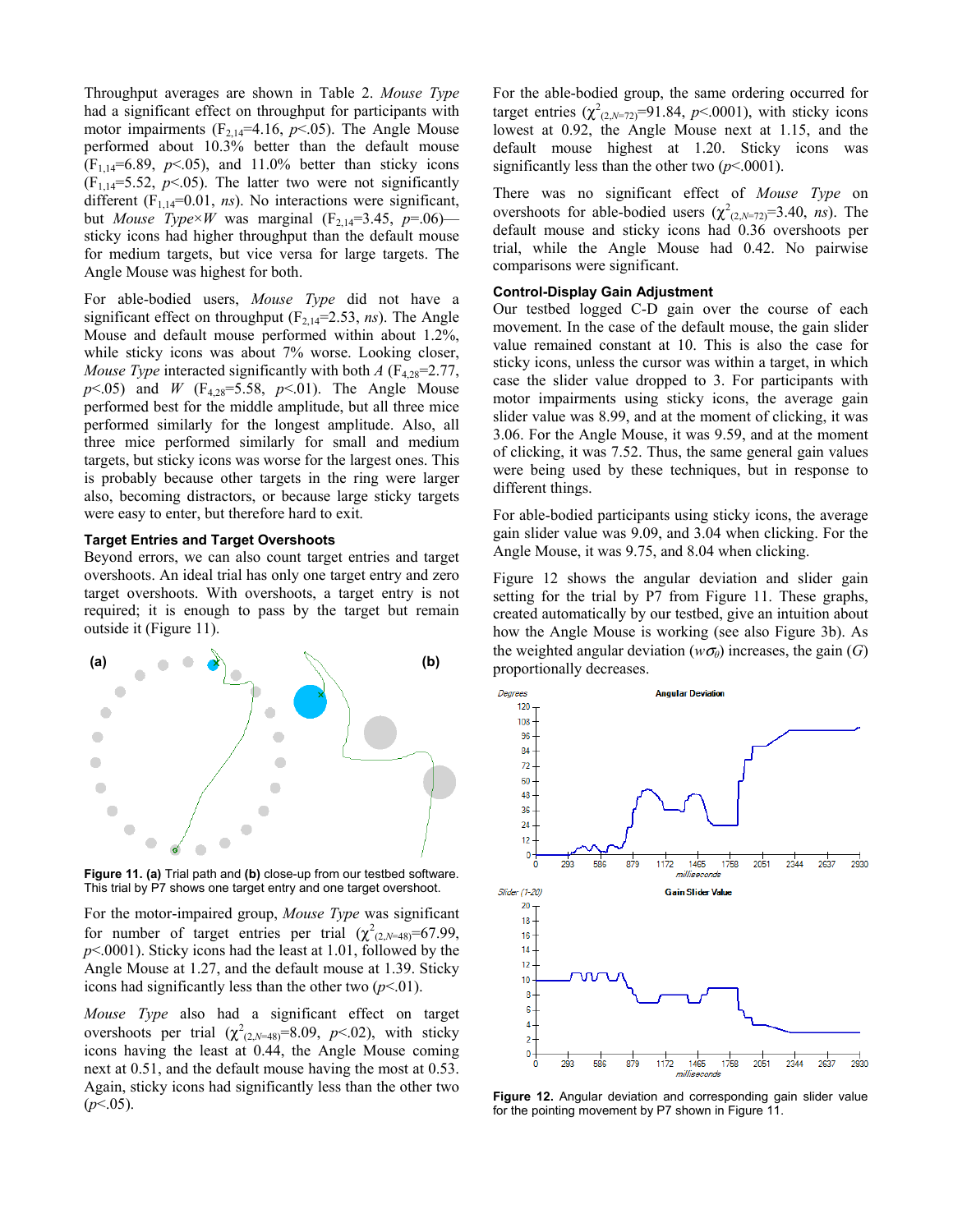## **Path Analyses**

To identify potential causes of performance differences, MacKenzie et al. [25] defined path analysis measures. These measures capture what happens during the course of a movement and have been previously used for people with motor impairments [20]. For convenience, they are briefly described here.

- *Task axis crossings (TAC).* A count of how often the task axis from the start point to target center is crossed.
- *Movement direction changes (MDC).* A count of path direction changes parallel to the task axis.
- *Orthogonal direction changes (ODC).* A count path direction changes perpendicular to the task axis.
- *Movement variability (MV).* A continuous measure of "wiggliness" indicating the extent to which the path lies on a straight line parallel to the task axis (pixels).
- *Movement error (ME).* A continuous measure of how much the path deviates from the task axis (pixels).
- *Movement offset (MO).* A continuous signed measure of how much the path deviates from the task axis, where equal deviations to either side of the axis cancel (pixels).

Space precludes a full discussion of the outcomes for each of these measures. Table 3 gives the results.

| Motor-impaired | Angle Mouse     | default      | sticky icons    |
|----------------|-----------------|--------------|-----------------|
| $TAC^*$        | 2.14 $(0.49)^d$ | 2.50(0.76)   | 2.08 $(0.47)^d$ |
| $MDC^*$        | 4.53 $(1.60)^d$ | 5.08(1.61)   | 4.39 $(1.13)^d$ |
| ODC            | 1.79(1.32)      | 1.83(1.28)   | 1.58(1.14)      |
| M V            | 19.32 (9.60)    | 17.89 (7.09) | 19.90 (10.74)   |
| МE             | 17.58 (7.60)    | 16.22(5.70)  | 18.22 (9.34)    |
| МO             | 0.83(4.50)      | 0.18(5.28)   | 2.20(5.42)      |
|                |                 |              |                 |
| Able-bodied    | Angle Mouse     | default      | sticky icons    |
| $TAC^*$        | 1.82 $(0.36)^d$ | 2.04(0.41)   | 1.78 $(0.36)^d$ |
| $MDC*$         | 3.43(0.58)      | 3.53(0.60)   | 3.31 $(0.46)^d$ |
| <i>ODC</i>     | 0.98(0.68)      | 0.99(0.55)   | 0.86(0.46)      |
| M V            | 14.31 (4.76)    | 13.77 (3.66) | 13.83 (3.71)    |
| МE             | 13.78 (4.12)    | 12.84(3.21)  | 13.31 (3.56)    |

**Table 3.** Path analysis measures. (\*) indicates a significant main effect of *Mouse Type* (*p*<.05). If so, (*<sup>d</sup>* ) indicates a significant pairwise comparison with the default mouse. Lower is better.

Interestingly, for both participant groups, *TAC* and *MDC* showed the only significant effects of *Mouse Type*. For both groups, these two measures favor the Angle Mouse and sticky icons over the default mouse. On average, although count measures did not favor the default mouse, the continuous measures did but were not significantly different among the different mouse types. These outcomes are considered further in the discussion.

#### **Submovement Profiles**

For another view into the target acquisition process, we examined *submovement profiles*, plots of velocity and acceleration over time (Figure 13). Submovement analyses have been useful in distinguishing the pointing performance of elderly and young people [34], in discovering differences among devices [29], and in formulating explanatory theories of movement [28].



Figure 13. Velocity profile for the pointing movement by P7 shown in Figure 11. After the initial ballistic phase, multiple submovement corrections are visible.

For participants with motor impairments, *Mouse Type* had a significant effect on submovements per trial  $(\chi^2_{(2,N=48)}$ =14.11, *p*<.001). Sticky icons had the least at 6.20, the Angle Mouse was next at 6.71, and the default mouse had the most at 6.96. All three pairwise comparisons were significant  $(p<.05)$ .

For able-bodied participants, *Mouse Type* also had a significant effect on submovements per trial  $(\chi^2_{(2,N=72)}=18.86, p<0.001)$ . Again, sticky icons had the least at 3.44, the default mouse was next at 3.64, and the Angle Mouse had the most at 3.68. Sticky icons was significantly less than the other two  $(p<.01)$ .

Submovement profiles also give us peak velocity. For users with motor impairments, there was a significant effect of *Mouse Type* on peak velocity  $(F_{2,14}=12.90, p<.001)$ . The Angle Mouse had the greatest peak velocity at 3.20 px/ms, sticky icons was next at 2.91 px/ms, and the default mouse least at 2.61 px/ms. All three pairwise comparisons were significantly different ( $p$ <.05).

By contrast, *Mouse Type* did not cause a significant difference in peak velocity among able-bodied participants (F2,14=1.79, *ns*).

Acceleration is proportional to exerted force, which is proportional to motor noise, a cause of endpoint deviation [34]. For motor-impaired users, *Mouse Type* caused significant differences in peak acceleration  $(F<sub>2,14</sub>=13.76)$ , *p*<.0001), with the Angle Mouse being highest at 0.20  $px/ms<sup>2</sup>$ , sticky icons being next at 0.19  $px/ms<sup>2</sup>$ , and the default mouse being least at 0.16 px/ms<sup>2</sup>. All three pairwise comparisons were significantly different (*p*<.05).

As with peak velocity, *Mouse Type* did not cause a significant difference in peak acceleration for able-bodied participants  $(F_{2,14}=2.46, ns)$ .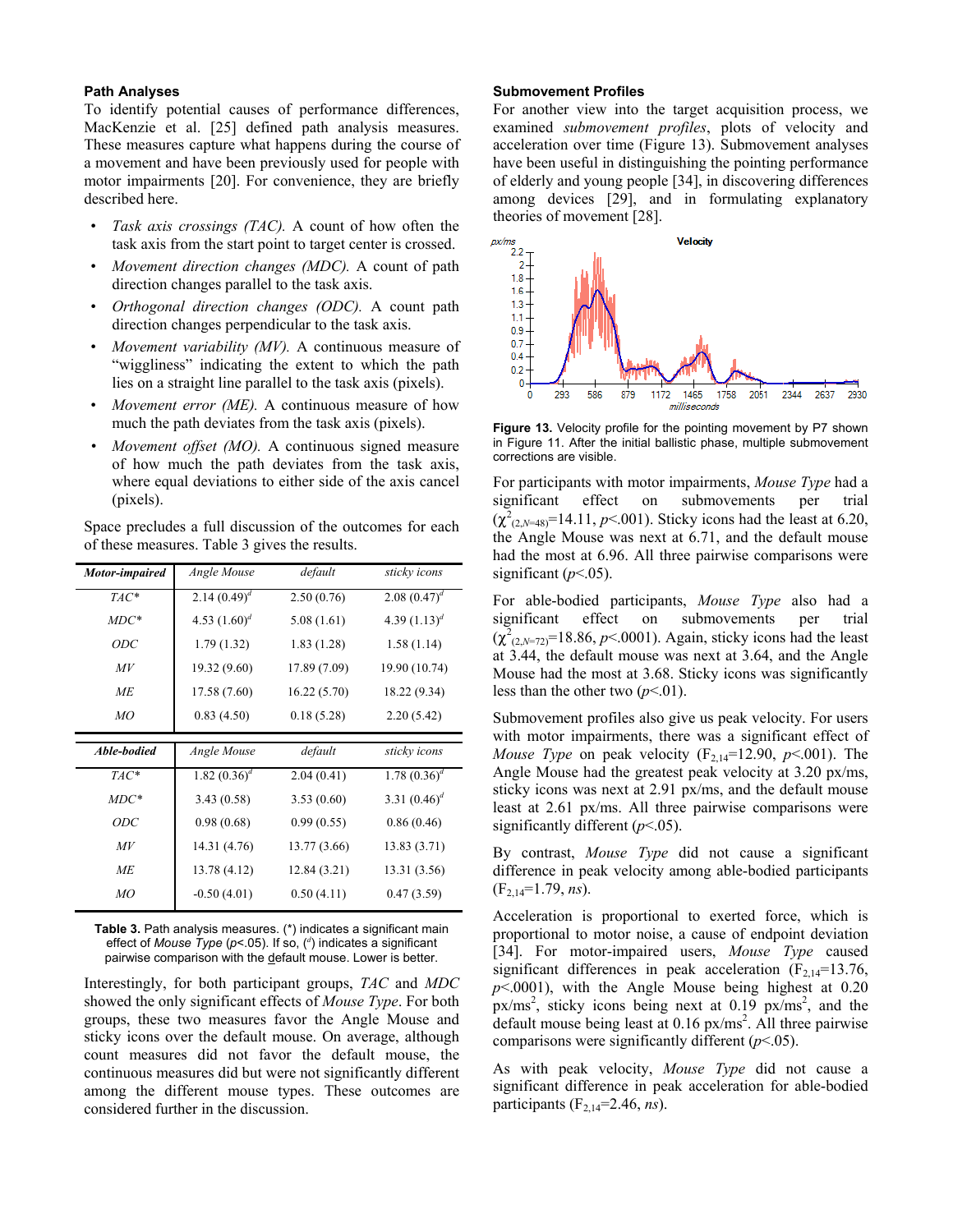## **DISCUSSION**

For participants with motor impairments, the Angle Mouse had higher throughput than the default mouse and sticky icons. Movement times and error rates were similar for the Angle Mouse and sticky icons, and higher for the default mouse. But the default mouse and Angle Mouse produced less endpoint deviation than sticky icons, which resulted in sticky icons having lower throughput. This is partly due to the difficulty of getting into the center of sticky icon targets. But when the gain is dropped for the Angle Mouse during the final stages of acquisition, a similar effect is achieved: the target is made bigger in motor-space.

The Angle Mouse exhibited benefits besides throughput. Its peak velocity and peak acceleration were both higher than those of the default mouse and sticky icons. Despite this, the Angle Mouse was not significantly less accurate than sticky icons, and was significantly *more* accurate than the default mouse. Also, the Angle Mouse had significantly fewer target entries and submovements than the default mouse, indicating an easier time of getting inside the target, which, after all, is the point of the Angle Mouse design.

Note that higher peak velocity and peak acceleration do not often produce lower acquisition times; indeed, they can do just the opposite due to greater motor noise, more endpoint deviation, and the need for more submovement corrections. Interestingly, neither errors, nor peak velocity, nor peak acceleration were significantly different among able-bodied participants, nor did able-bodied participants show any significant differences in throughput, lending support to these areas as sources of benefit.

One deterrent to sticky icons performing better was distractor targets—a major problem with target-aware techniques. While we could have chosen to enable stickiness only on the active target, this would have been excessively artificial, since the problem of distractor targets is precisely the drawback of sticky icons and a key advantage of the Angle Mouse. Distractors did not seem to matter for sticky icons except when the targets were large  $(W = 32)$ , which reduced the space between neighbors.

We note that the sticky icons technique requires a user to hit a target to obtain its benefits. Although a sticky icon may be reached at greater speeds, if it is missed, this benefit becomes a detrimental overshoot. This is not the case with the Angle Mouse, where the benefits begin whenever and wherever the user moves in a corrective fashion. Users do not have to first successfully hit the target.

#### **FUTURE WORK**

Unlike many target-aware pointing facilitation techniques, the Angle Mouse could be deployed with ease. A small software program running in the background could observe cursor movement and alter the system's gain accordingly. The program could write log files and keep a record of gain changes for later analysis of real-world pointing data.

This study focused on people with motor impairments. Future studies could examine whether the Angle Mouse improves pointing for children [15] or elderly users [31], who are both known to exhibit mousing difficulties.

Although our Angle Mouse has great promise, the space of its parameters is vast and has yet to be fully explored. A study must find the optimal angle queue length (*n*), minimal travel distance per sample (Δ*D*), the range of utilized Gaussian standard deviations ( $\sigma_{g_{min}}, \sigma_{g_{max}}$ ), the range of utilized gains  $(G_{min}, G_{max})$ , and the mapping between angular deviation ( $w\sigma$ <sup> $\theta$ </sup>) and gain change (Eq. 10). Also, the effects of pointer acceleration [6] should be investigated now that the Angle Mouse has been studied in isolation.

## **CONCLUSION**

Due to the prevalence of commodity input devices in the hands of people with motor impairments, it is necessary to improve device performance in fundamental computer tasks. Although numerous pointing facilitation techniques have been invented, most are impractical for real-world use because they must be *target-aware*. As a *target-agnostic* technique, the Angle Mouse dynamically adjusts C-D gain based only on the behavior of the user, making it practical for deployment in current desktop systems. The Angle Mouse shows higher throughput than the Windows default mouse and sticky icons, making everyday computer use more efficient for a wide range of users.

#### **Acknowledgements**

The authors thank Daniel Avrahami, Ravin Balakrishnan, Géry Casiez, Ken Hinckley, Kurt L. Johnson, Curt Johnson, Maria T. Kelley, Johnny Lee, and Daniel Vogel. This work was supported by Microsoft Research, Intel Research, and the National Science Foundation under grants IIS-0811063 and IIS-0812590. Any opinions, findings, conclusions, or recommendations expressed in this work are those of the authors and do not necessarily reflect those of any supporter.

The first author dedicates this paper to ultrasound innovator Peter M. Pawluskiewicz, whose engineer's mind adjoined a poet's heart. *Sto lat!*

# **REFERENCES**

- [1] Ahlström, D., Hitz, M. and Leitner, G. (2006) An evaluation of sticky and force enhanced targets in multi target situations. *Proc. NordiCHI '06*. New York: ACM Press, 58-67.
- [2] Balakrishnan, R. (2004) "Beating" Fitts' law: Virtual enhancements for pointing facilitation. *Int'l J. Human-Computer Studies 61* (6), 857-874.
- [3] Baudisch, P., Cutrell, E., Robbins, D., Czerwinski, M., Tandler, P., Bederson, B. and Zierlinger, A. (2003) Dragand-Pop and Drag-and-Pick: Techniques for accessing remote screen content on touch- and pen-operated systems. *Proc. INTERACT '03*. Amsterdam: IOS Press, 57-64.
- [4] Baudisch, P., Cutrell, E., Hinckley, K. and Gruen, R. (2004) Mouse ether: Accelerating the acquisition of targets across multi-monitor displays. *Extended Abstracts CHI '04*. New York: ACM Press, 1379-1382.
- [5] Blanch, R., Guiard, Y. and Beaudouin-Lafon, M. (2004) Semantic pointing: Improving target acquisition with